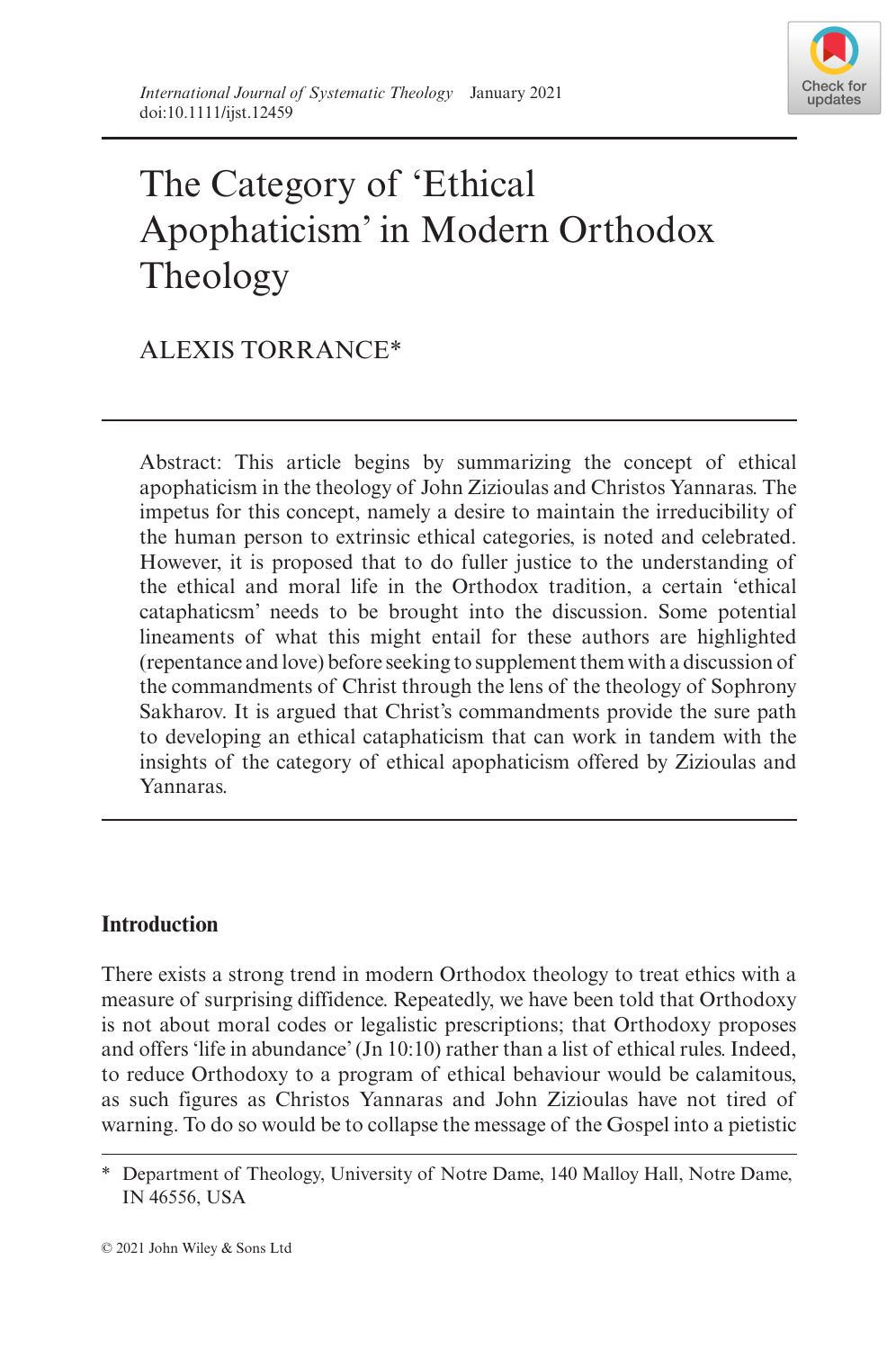pharisaism and, worse, to make the coming of Christ, the Incarnation of God, an event of merely moral rather than ontological significance to humanity and creation as a whole. Reacting to this legitimate and real danger has helped lead to the blossoming of several key themes in modern Orthodox theology, in particular the concepts of divine and human personhood (with the attendant themes of relation and communion); an ecclesiology firmly focused on the ontological significance of the sacraments as rescuing us not only from sin, but also from death; and the role of apophaticism in theological discourse. This article is not intended as a challenge to, or rebuttal of, any of these core ideas prevalent in modern Orthodox thought. Instead, the intention is to analyse one of the emerging tendencies they have engendered, encapsulated by the term 'ethical apophaticism' coined by Zizioulas in his recent work *Communion and Otherness*. After summarizing this category and its range of meanings in the work of both Zizioulas and Yannaras, the question is raised of the possibility, even necessity, of supplementing it with an 'ethical cataphaticism' that accounts more fully for the rich, pervasive and even inescapable tradition of reflection on ethics and virtue throughout the patristic and Byzantine sources constitutive of Orthodox theological identity. Without such a supplement, which I suggest should take the form of a robust theology of the commandments of Christ, the Orthodox approach to ethics risks becoming thinned or weakened to the point of being unrecognizable before the witness of Scripture and the saints.

#### **Judge not, that ye be not judged**

First, let us examine the concept of ethical apophaticism itself. In Zizioulas' work, it emerges at the end of his chapter 'On Being a Person' in *Communion and Otherness*. He writes:

It is perhaps appropriate to introduce into our terminology the category of *ethical apophaticism*, so badly needed in our culture, with which to indicate that, exactly as the Greek fathers spoke of the divine persons, we cannot give a *positive qualitative content* to a hypostasis or person, for this would result in the loss of his or her absolute uniqueness and turn a person into a classifiable entity. $\frac{1}{1}$ 

Zizioulas' message in using this terminology is relatively clear: he is emphasizing the irreducibility of human personhood to any classifiable attribute of a given human being (ethical or otherwise), applying trinitarian theology (whereby Father, Son and Holy Spirit are distinguished solely on the basis of relationship rather than any particular divine attribute they hold in common) directly to anthropology. The practical purpose of this emphasis is also clear: it serves

<sup>1</sup> J.D. Zizioulas, *Communion and Otherness: Further Studies in Personhood and the Church* (London: T&T Clark, 2006), p. 112.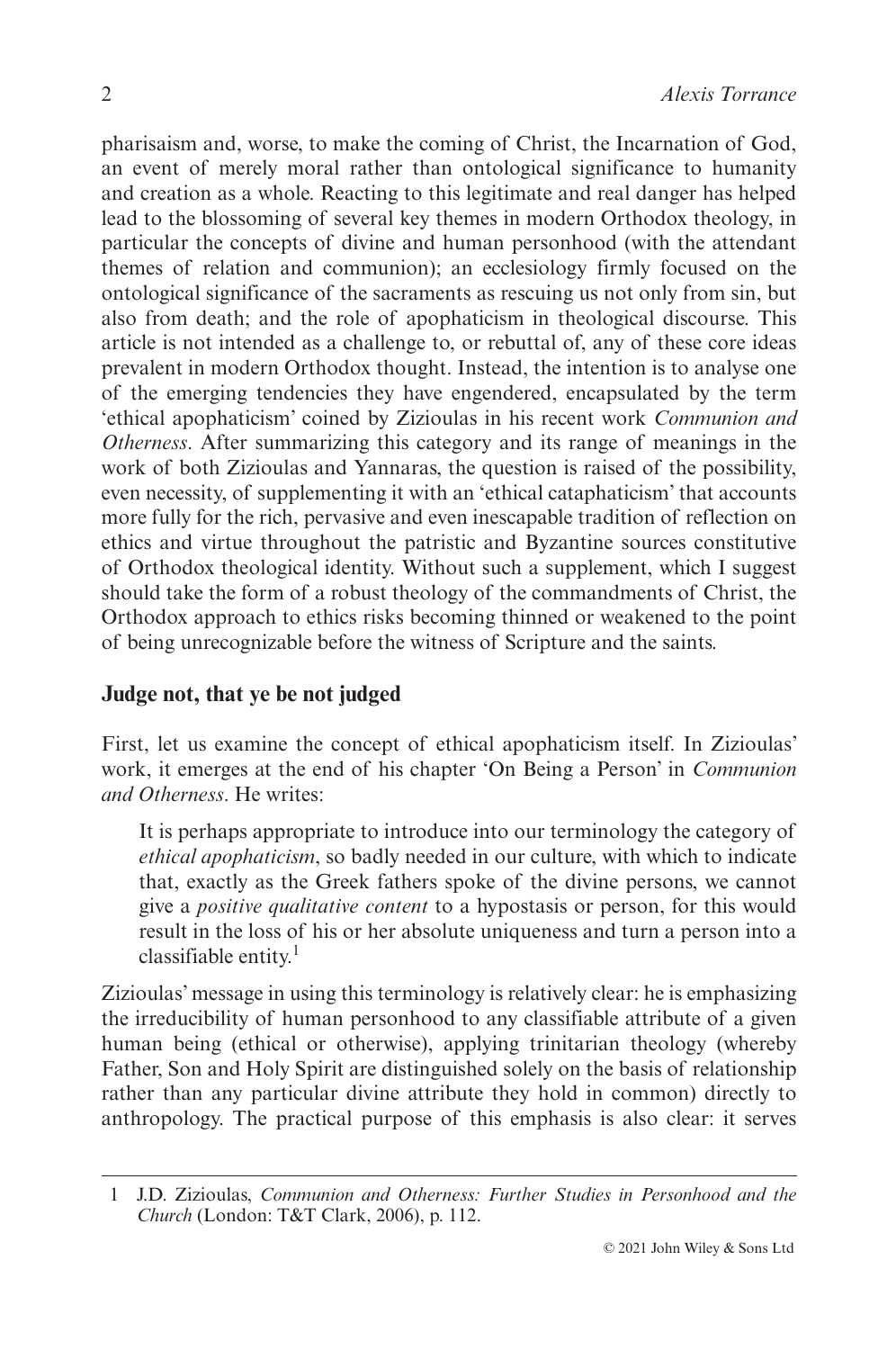to pre-empt judgement of the other, since a human person *qua* person is not ultimately classifiable in terms of any particular quality, even an ethical one. To be ethically apophatic in this context, then, is to protect the integrity of a human person whatever their apparent ethical deficiencies or deviancy, recognizing that God alone is the judge of the human heart, and that human personhood in any case cannot be measured by abstract ethical standards, but only by relational ones (personhood being a constitutively relational category). The question naturally arises, however, whether the category of relation does not also include or imply an ethical or moral standard: if human personhood is fundamentally constituted through relationship with God and neighbour, then surely it is possible to speak of a relationship that is better or worse, healthy or broken.

Elsewhere, Zizioulas does in fact speak in these terms. Ethical apophaticism is not necessarily understood by him to be an abdication of morality, but an attempt to help place it on a different, specifically personalist, footing. In the same chapter, he articulates a profound vision of a 'eucharistic ethos' that puts the question of the 'ethos' of life in terms of gratitude versus ingratitude, selfgiving relationship and loving communion versus egotistical individualism and depersonalization.2 All of this presupposes an ethic, even if its contours are left largely undeveloped. We hear echoes of this ethic scattered throughout the oeuvres of Zizioulas, Yannaras and their heirs. Thus in *Being as Communion* we are told that 'the person cannot exist without communion; but every form of communion which denies or suppresses the person, is inadmissible'.<sup>3</sup> This is an incontrovertibly ethical claim, but one characteristically left dangling for the readers to draw their own conclusions. Similarly, we hear from Yannaras that the true morality or ethos of the human being is 'the way he relates to the existential adventure of his freedom', and that 'the Church's ethics are "beyond good and evil"; they relate to ontological realities and not to evaluative categories'.<sup>4</sup> For Yannaras, this position forms a clarion call against all forms of moralism and pietism in favour, like Zizioulas, of a liturgical or eucharistic ethos, where 'truth' rather than 'virtue' is the conditioning factor for Christian ethics and morality.<sup>5</sup>

It would be worth pausing for a moment over Yannaras' allusion to the need for an ethics that is 'beyond good and evil'. A little earlier in *The Freedom of Morality*, Yannaras identifies the temptation to eat of the tree of the knowledge of good and evil and its promise of divinization as 'an existential lie'.6 There is

<sup>2</sup> See Zizioulas, *Communion and Otherness*, pp. 91–8. The comparable theme of a 'liturgical ethos' is likewise developed in Christos Yannaras, *Freedom of Morality* (Crestwood, NY: St Vladimir's Seminary Press, 1984), esp. pp. 77–107.

<sup>3</sup> J.D. Zizioulas, *Being as Communion: Studies in Personhood and the Church* (Crestwood, NY: St Vladimir's Seminary Press, 1985), p. 18.

<sup>4</sup> Yannaras, *Freedom of Morality*, pp. 29, 37; see also Christos Yannaras, *Person and Eros* (Brookline, MA: Holy Cross Orthodox Press, 2007), p. 293.

<sup>5</sup> See Yannaras, *Freedom of Morality*, p. 77.

<sup>6</sup> Yannaras, *Freedom of Morality*, p. 30.

<sup>© 2021</sup> John Wiley & Sons Ltd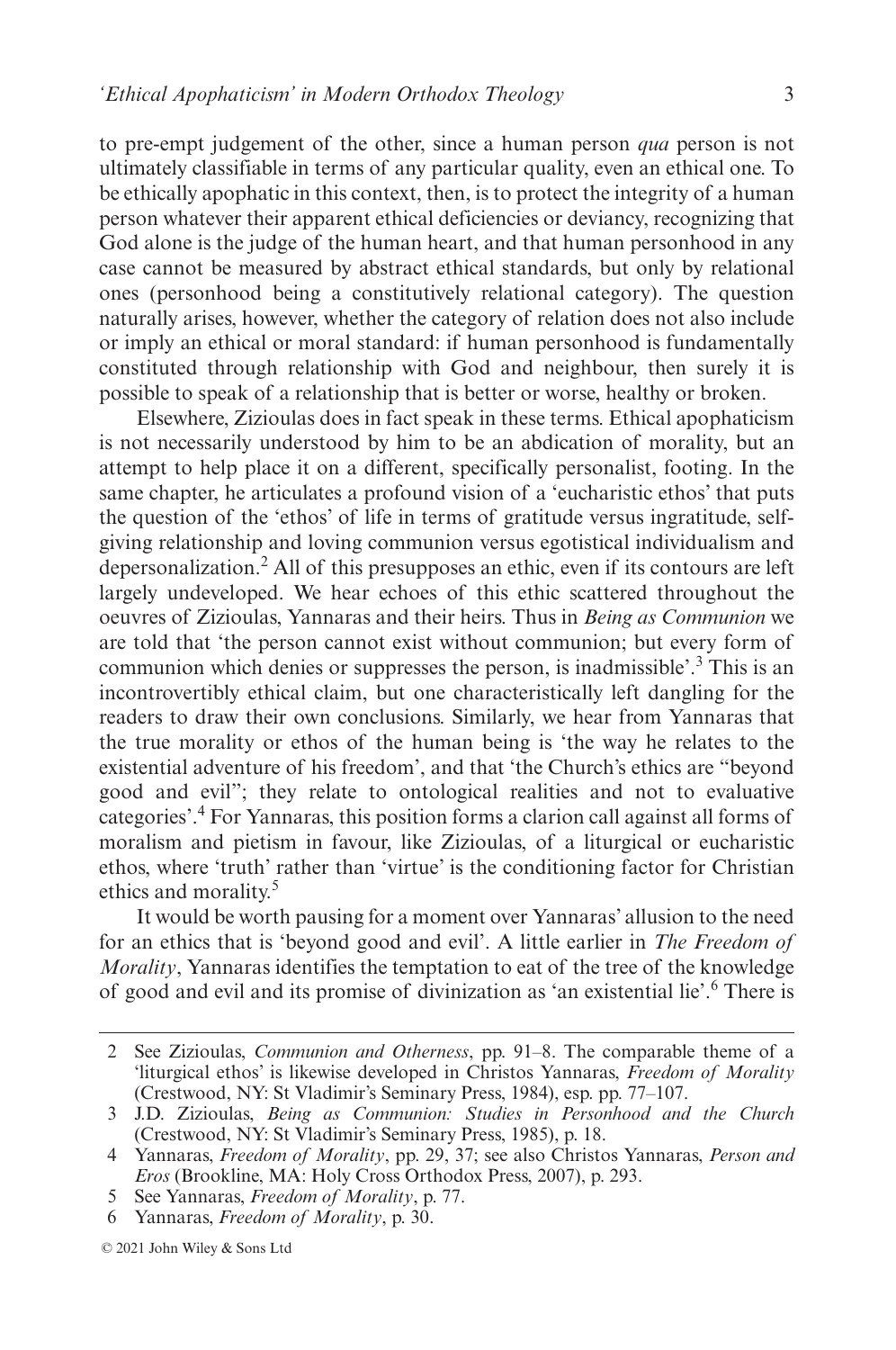a striking echo here, as Neil Messer has pointed out, between Yannaras' position and that of Karl Barth, according to whom 'what the serpent has in mind is the establishment of ethics'.<sup>7</sup> What Messer deftly shows is that despite the distinctively Orthodox hue of Yannaras' position, his strident critique of ethics is not without impressive analogues in the theological discourse of the modern West. Similarly, while acknowledging the force and expediency of this kind of critique of 'legalistic and rationalist ethics', Messer wonders whether Yannaras might be going too far in appearing to dismiss 'not only laws and rules, but also virtues'.<sup>8</sup> For Messer, 'this dissociation of virtue from Christian transformation looks odd to a Westerner whose thinking has been formed in part by the writings of Hauerwas'.<sup>9</sup> This is an interesting point, but here Yannaras risks being misunderstood. For Yannaras, the category of virtue can just as easily be coopted by the Pharisee as can the category of morality and ethics. As he writes:

Taking social utility as their frame of reference, they define sin merely as an objective transgression and virtue merely as a necessary and useful individual quality, thus definitively closing the way to repentance. Here we see why the harshest language in the Gospels is reserved for religious people and their rigid forms.<sup>10</sup>

The idea of virtue is condemned by Yannaras insofar as it is used as a substitute for *repentance* (μετάνοια). This is a crucial insight that holds considerable potential for attempting to tease out a positive ethic from the ethical apophaticism of both Zizioulas and Yannaras. For repentance, especially in Orthodox ascetic theology, serves as the basis and framework of a truly Christian ethics. This is repentance understood not simply as a turn from sin, but as a turn *towards Christ*, the lifelong struggle to conform to his holy image. Like Yannaras, Zizioulas can also quietly invoke repentance as a fundamental ethical category for Orthodox theology. Having declared that the legitimate human yearning for simultaneous communion and otherness cannot be solved 'through ethics', but requires the new birth of baptism into the Body of Christ, Zizioulas goes on to argue that in this light 'the essence of Christian existence in the Church is *metanoia* (repentance)'.<sup>11</sup>

<sup>7</sup> Karl Barth, *Church Dogmatics* 4.1, p. 448, cited in Neil Messer, 'Christos Yannaras's *The Freedom of Morality* and Western Christian ethics', in Andreas Andreopoulos and Demetrios Harper, eds., *Christos Yannaras: Philosophy, Theology, Culture* (London: Routledge, 2019), p. 85.

<sup>8</sup> Messer, 'Christos Yannaras's *The Freedom of Morality*', p. 84.

<sup>9</sup> Messer, 'Christos Yannaras's *The Freedom of Morality*', p. 84. He identifies the work of Vigen Guroian as an alternative voice who actively integrates virtue ethics into Orthodox moral discourse: see V. Guroian, *Incarnate Love: Essays in Orthodox Ethics*, 2nd edn (Notre Dame, IN: University of Notre Dame Press, 2002).

<sup>10</sup> Yannaras, *Freedom of Morality*, pp. 63–4.

<sup>11</sup> Zizioulas, *Communion and Otherness*, pp. 3–4.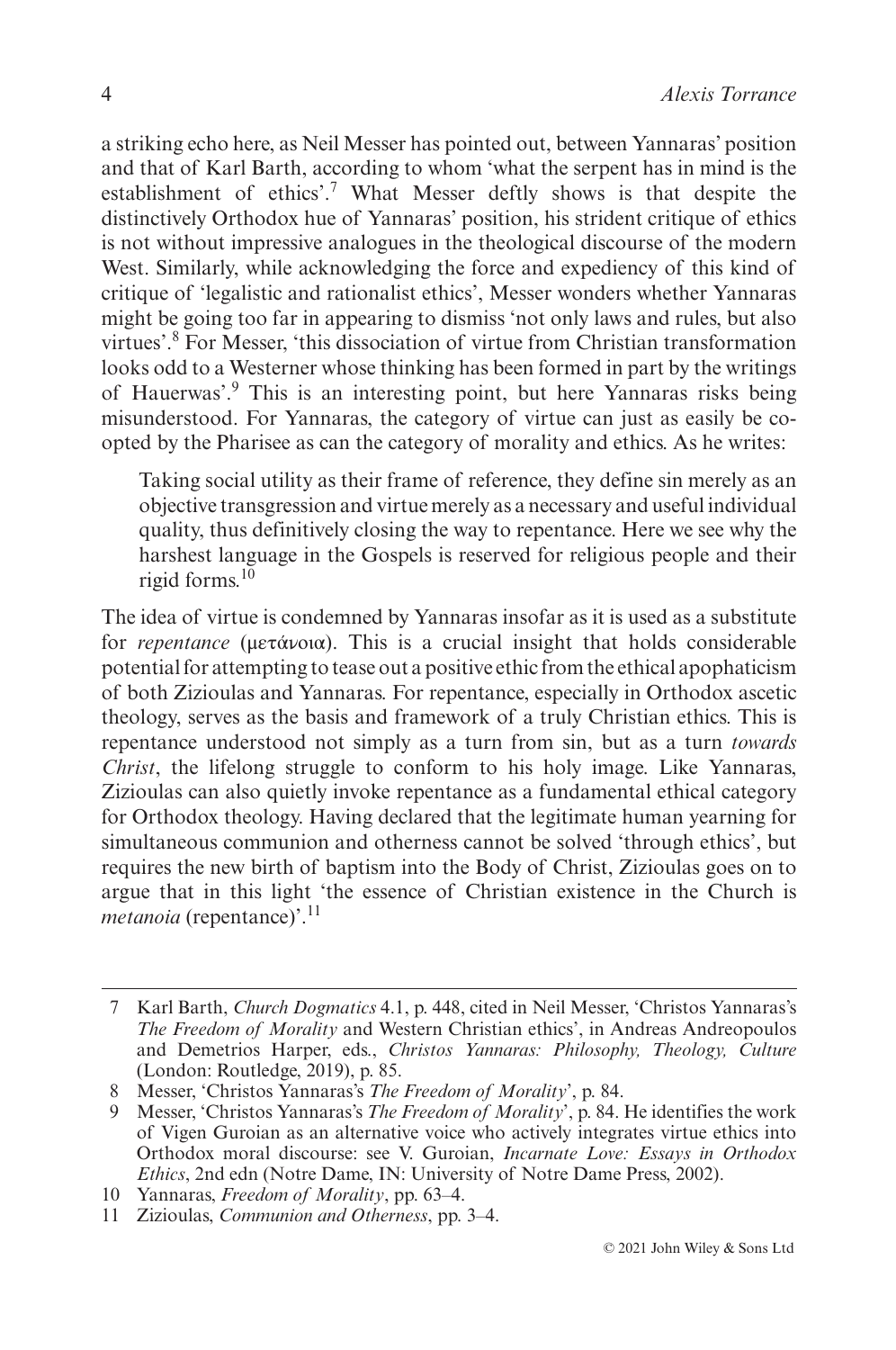The larger meaning of this positive ethic of repentance is not explored in detail by either Yannaras or Zizioulas, but its presence could be read as another subtle yet significant gesture towards an ethical vision that is not purely apophatic. Indeed, if we look at the manner in which the concept of repentance was understood and deployed particularly in Greek patristic and Byzantine ascetic literature, we find an unmistakably cataphatic and comprehensive moral vision, grounded on the idea of the human being's assimilation to Christ.<sup>12</sup> One representative example will suffice to give the reader a sense of this. It comes from the opening lines of the fifth-century Mark the Ascetic's treatise *On Repentance*, which reads:

Our Lord Jesus Christ, the power and wisdom of God, foreseeing for the salvation of all what he knew was worthy of God, decreed the law of liberty by means of various teachings, and to all set a single goal [*ἔνα σκοπὸν*], saying: 'Repent' (Matthew 4:17), so that we might understand by this that all the diversity of the commandments is summed up by one word: repentance.<sup>13</sup>

Repentance is understood in this passage as encapsulating the whole of Christian moral life, conditioning its beginning, middle and end. Repentance constitutes the 'one goal' or 'scope' of Christian morality precisely because it places Christian ethical theory on the foundation of conforming to the living person of Christ. Conforming to Christ is predicated on the fact that there exists a dissonance or break between us and Christ, between his life and ours, and thus the only admissible ethic becomes an ethic of repentance.<sup>14</sup>

To make this claim, as the reader may have noticed, requires taking something rather embryonic in the thought of Yannaras and Zizioulas and developing it on the basis of other sources. Without actively retrieving such sources, the fleeting mention of repentance by both Yannaras and Zizioulas and its possible significance for Orthodox ethics could easily be missed.

Of course, the positive ethic to which Zizioulas and Yannaras do frequently return in far more detail is the ethic of love (often described as 'ecstatic eros'), a love reflective of, or rather itself identifiable with, the divine life. As Yannaras puts it: 'the mode by which the Godhead *is*, reveals the morality of the divine life, the love and the Being of God'.15 This love is the goal of Christian striving:

<sup>12</sup> I have examined the theme of repentance in such sources in Alexis Torrance, *Repentance in Late Antiquity: Eastern Asceticism and the Framing of the Christian Life, ca. 400–650* (Oxford: Oxford University Press, 2013). For the general theme of assimilation to Christ as the goal of human life in the Orthodox tradition, see also Alexis Torrance, *Human Perfection in Byzantine Theology: Attaining the Fullness of Christ* (Oxford: Oxford University Press, 2020).

<sup>13</sup> Mark the Ascetic [or Mark the Monk], *On Repentance* 1.1–7 (SC 445:214).

<sup>14</sup> This line of thought cannot be developed in detail here, but I attempt to elaborate this point throughout Torrance, *Repentance in Late Antiquity*.

<sup>15</sup> Yannaras, *Person and Eros*, p. 276.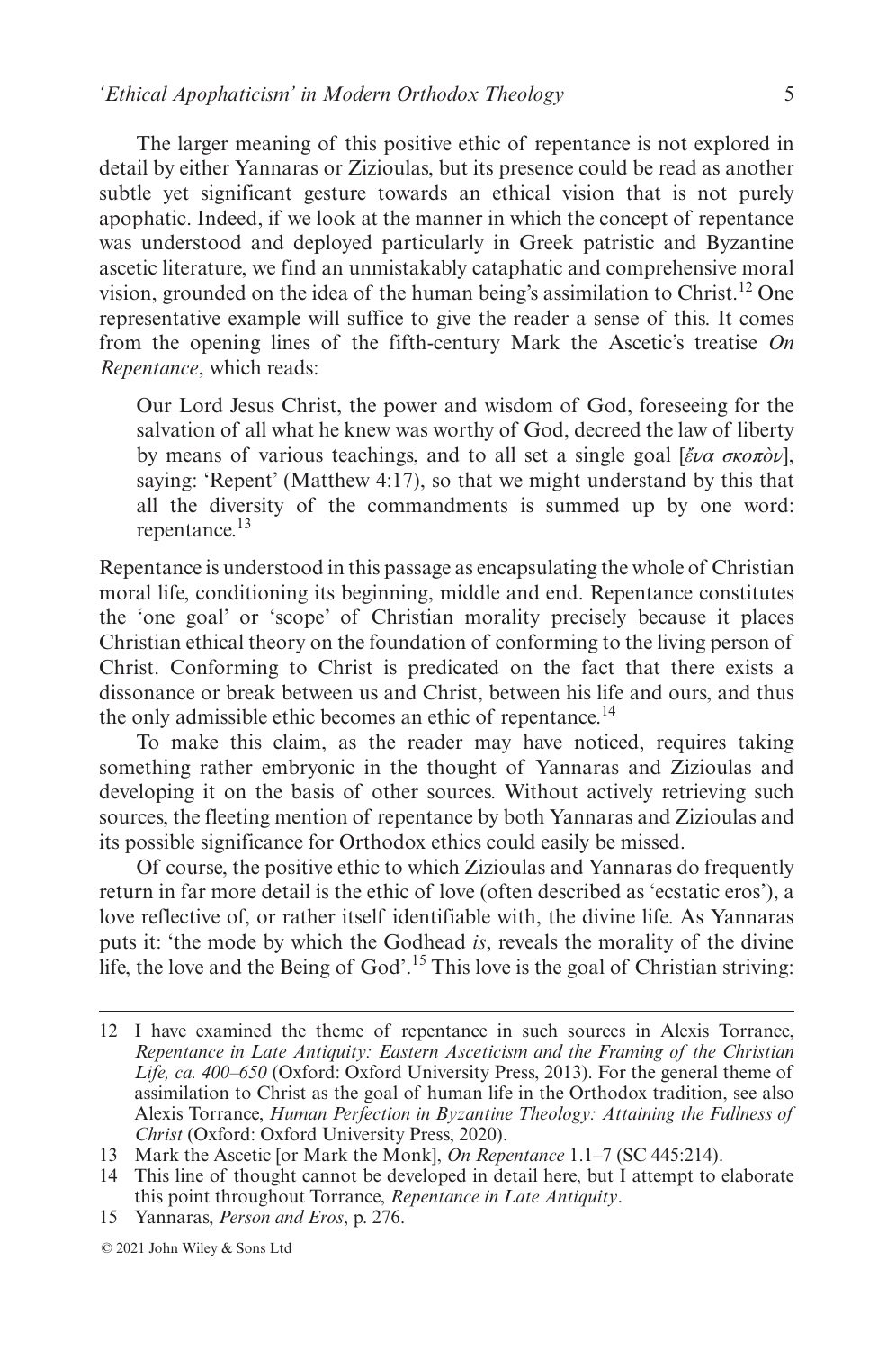as Zizioulas writes, 'ascetic life aims not at the "spiritual development" of the subject but at the giving up of the Self to the Other, at the erotic ecstasis of the I, that is, at *love*'.16 It is a love, moreover, that far from being indifferent to evil, acts in the manner of Christ by taking the evil of the other onto itself: evil 'is passed from the Other to the Self'.17 This is indeed an ethic, but Zizioulas is interestingly quick to distance it from any attempt at formulating a morality that is tenable in society at large. It is an ethic not of this world. As he argues:

the ethos she [the Church] preaches cannot take the form of a rationally or practically sustainable ethic. The optimism of a 'social gospel' which might transform history into the Kingdom of God simply cannot be sustained theologically. Society will never become the Church, and history will have to wait for the *eschaton* to redeem it from its antinomies.<sup>18</sup>

We thus find ourselves back at ethical apophaticism via a concept of history that some might construe as quasi-escapist. Notwithstanding a nod towards an ethic of repentance and love that freely gives the self up for the other, there exists an abiding resistance, even opposition, in both Zizioulas and Yananras, to elaborate this ethic in much more detail. An exception in the case of Zizioulas is his concern for 'cosmological sin': that is, the need for an environmental ethics whereby human beings recover their mediating role as priests of creation, but this too is formulated in somewhat general terms.19 What remains is an approach to ethics which, while rooted in important elements of Scripture and patristic tradition, is sufficiently underdeveloped as to warrant closer scrutiny.

Once again, the category of ethical apophaticism has several advantages that this article does not intend to diminish. First and foremost, it attempts to safeguard the evangelical directive to 'judge not, that ye be not judged' (Mt.7:1). Realizing the permanent and immeasurably precious uniqueness of each human person or hypostasis regardless of their apparent faults is a lesson we must all continually learn. Ethical apophaticism seeks to cut out, root and branch, our destructive tendency to sit in judgement on our neighbour, commending every soul to the loving embrace of Christ, who came to seek and to save that which was lost. Similarly, it is a category that opens the way for a repentant and thus healing self-reproach, providing a context in which to understand the summons to 'bear one another's burdens': instead of reproaching our neighbour for their apparent faults, we reproach and blame ourselves before Christ for these same faults, thereby 'standing surety' for our neighbour in a relationship of love. Finally, it equips the theologian with a means of resisting the temptation to

<sup>16</sup> Zizioulas, *Communion and Otherness*, p. 84.

<sup>17</sup> Zizioulas, *Communion and Otherness*, p. 82.

<sup>18</sup> Zizioulas, *Communion and Otherness*, p. 87.

<sup>19</sup> See, for instance, J.D. Zizioulas, 'The Book of Revelation and the Natural Environment', in Sarah Hobson and Jane Lubchenco, eds., *Revelation and the Environment, AD 95–1995* (London: World Scientific), pp. 17–21.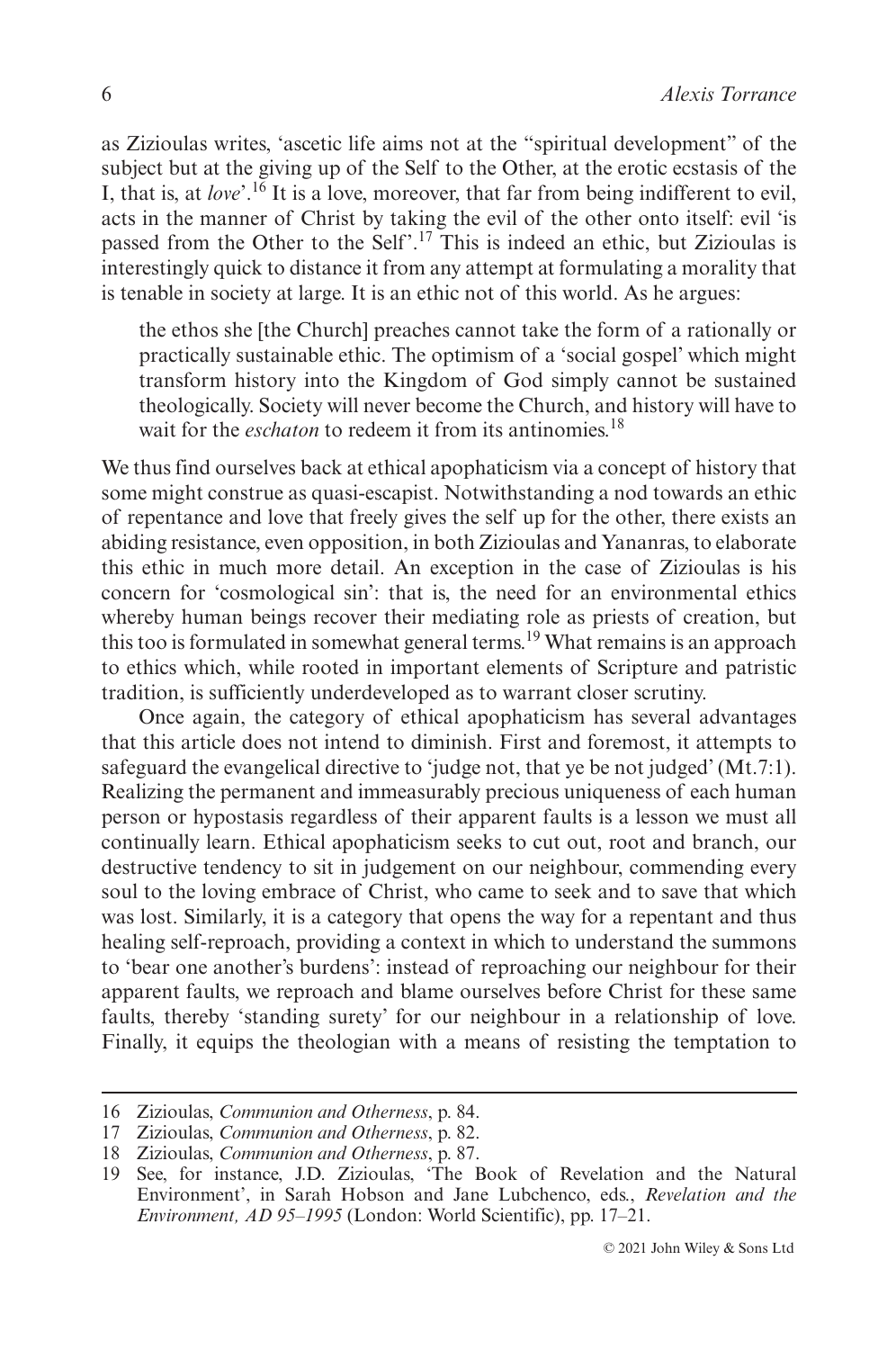adopt shifting human and created criteria (e.g. dominant social mores) to describe 'the living human being', the glory of  $God^{20}$ : the church's ethic is indeed 'not of this world', and any attempt to reduce it or combine it with this or that ethical trend or theory is fraught with difficulties.

All that said, can ethical apophaticism really bear so much of the weight of Orthodox tradition on the issues of morality, ethics and virtue? Just as in the case of theology proper, problems emerge when apophaticism as the *via negativa* runs wild without the corrective presence of the cataphatic, so too here, it seems evident that without a more sustained study and articulation of the positive and cataphatic elements of Orthodox ethics, we risk a similar danger. What follows is a look at the issue in admittedly broad terms, but not, it is hoped, without an indication of its potential practical relevance.

#### **Teach me thy statutes**

As mentioned earlier, the category of ethical apophaticism develops in part out of the frequent juxtaposition in Orthodox theology of ontology on the one hand and ethics on the other. This juxtaposition, while not without some merit, poses a larger problem when understood as a straightforward opposition, because it gives way to a tendency that altogether ruptures ontology from the question of human morality, as if the coming of Christ being relevant to ontology means that his coming is somehow *not* relevant to ethics. Even if unintentionally, this juxtaposition risks opposing, in other words, that which to the mind of the church goes firmly together, namely Christ and his commandments. The commandments have always been seen in Orthodoxy as the only path of Christian life, not because they are an external legal code that betrays a simplistic and arbitrary 'divine command' understanding of ethics, but because they are inextricably linked to who and *how* Christ himself is, and as such, they reveal nothing less than the divine life. In the succinct words of Mark the Ascetic (who was also cited earlier): 'the Lord is hidden in his own commandments, and he is to be found there in the measure that he is sought'.<sup>21</sup> Thus the gift of divine life that Christ offers us, which is identical to communion with divine love, cannot be dissociated from the observance of that love's duties. The duties attendant on divine love are, put simply, the commandments of Christ: 'if ye love me, keep my commandments' (Jn 14:15). These commandments constitute the cataphatic space of Orthodox Christian ethics. Christ's commandments are encapsulated, as was argued above, by the commandment of repentance (*μετάνοια*), and this is so insofar as all the variety of Christ's commandments are integrated into the concept of loving conformity to Christ (the meaning of *μετάνοια* in the Orthodox tradition). Without a robust and constructive understanding of these

<sup>20</sup> See Irenaeus, *Against Heresies* 4.34.7.

<sup>21</sup> Mark the Ascetic, *On the Spiritual Law*, 190.

<sup>© 2021</sup> John Wiley & Sons Ltd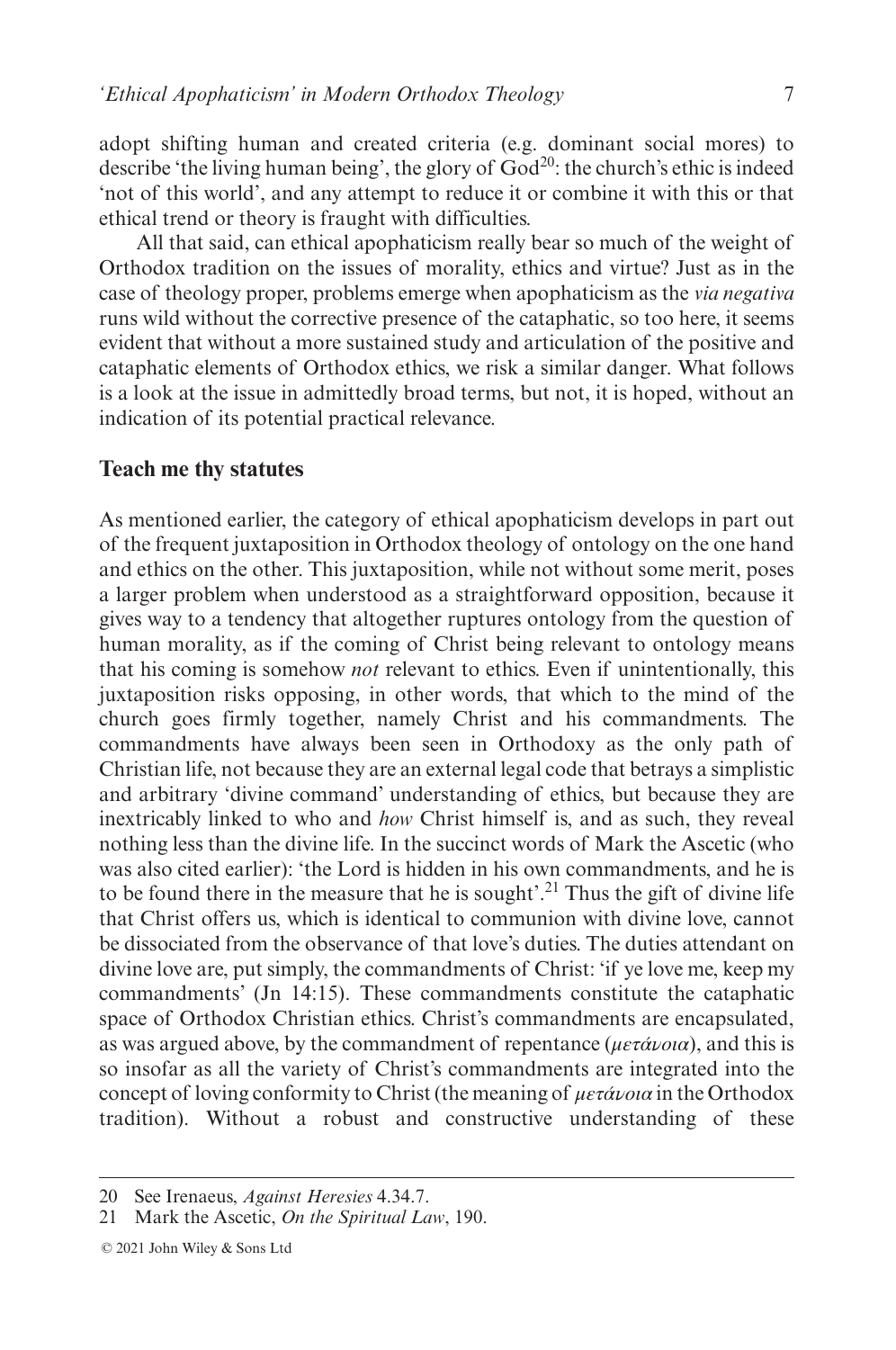commandments, the legitimate critiques of legalistic ethics offered by Zizioulas and Yannaras can too easily give way to a strong form of ethical relativism.

Most attention has been paid in Orthodox thought, not least in Yannaras and Zizioulas, to the fact that the diverse commandments are all fulfilled in the commandment of love (cf. Gal 5:14). One could already nuance this picture by introducing (as Yannaras and Zizioulas themselves do) the concept of repentance as an important qualifier here. But even with the combination of an ethic of love and an ethic of repentance (understood as conformity to Christ), we are left with a rather broad and under-defined ethic. What perhaps needs further emphasis and exploration is the fact that in order to understand what the supreme commandments of love and repentance mean and entail, we must revisit the other commandments of which love and repentance are the summation, and by which both are comprehended. Which, then, of the commandments should concern us? A complete theology of the commandments cannot be worked out in this short article, but it stands to reason that there needs to be an engagement with, and integration of, a wide range of the ordinances of the New Testament into such a theology, especially those often glossed over or ignored. I will briefly consider three such commandments: to watch (cf. Mk 13:37), to 'pluck out' our offending eye (cf. Mt 5:29–30 and 18:8–9), and to hate our own life (cf. Lk 14:26).

The interrelated commandments from the Synoptic Gospels to 'watch' (*γρηγορεῖτε*), 'take heed to yourselves' (*προσέχετε ἑαυτοῖς*), and 'be vigilant' (*ἀγρυπνεῖτε*) might not be the first set of commandments that comes to mind when considering the field of Christian ethics, and yet Christ repeats them again and again. In fact, in the Gospel of Mark, this commandment is considered of such importance that Christ explicitly addresses it not simply to his close circle of disciples, but to everyone: 'what I say unto you, I say unto all: *watch*' (Mk 13:37). It is almost as if the temptation to limit the scope and relevance of this commandment to Christ's immediate disciples is suffering a pre-emptive strike here. The exhortation to watch is a universal commandment. But how can we integrate this commandment with the commandments of love and repentance? In what way does watchfulness or vigilance express God's own way of life revealed in the person of Christ? For a clue, we can look first at the contexts in which the commandment occurs. In Mark 13, to 'watch' implies a strenuous attentiveness and heedfulness to the coming of the Lord, an attitude not far removed from the definition of repentance mentioned above, a straining to conform to the Coming One. The commandment is also connected in each of the Synoptics to Christ's prayer in Gethsemane, and the need for the disciples to 'watch and pray', that is, to imitate Christ's own Gethsemane prayer of selfgiving love for the world.

In short, watchfulness is presented in the Gospels as a moral imperative for all of Christ's disciples, and its content is described in terms of an active, conscious expectation of Christ's coming and presence, as well as an imitation of his own perfect vigilance before the Father for the life of the world. To understand the ethics of the Orthodox tradition, one cannot lose sight of the significance of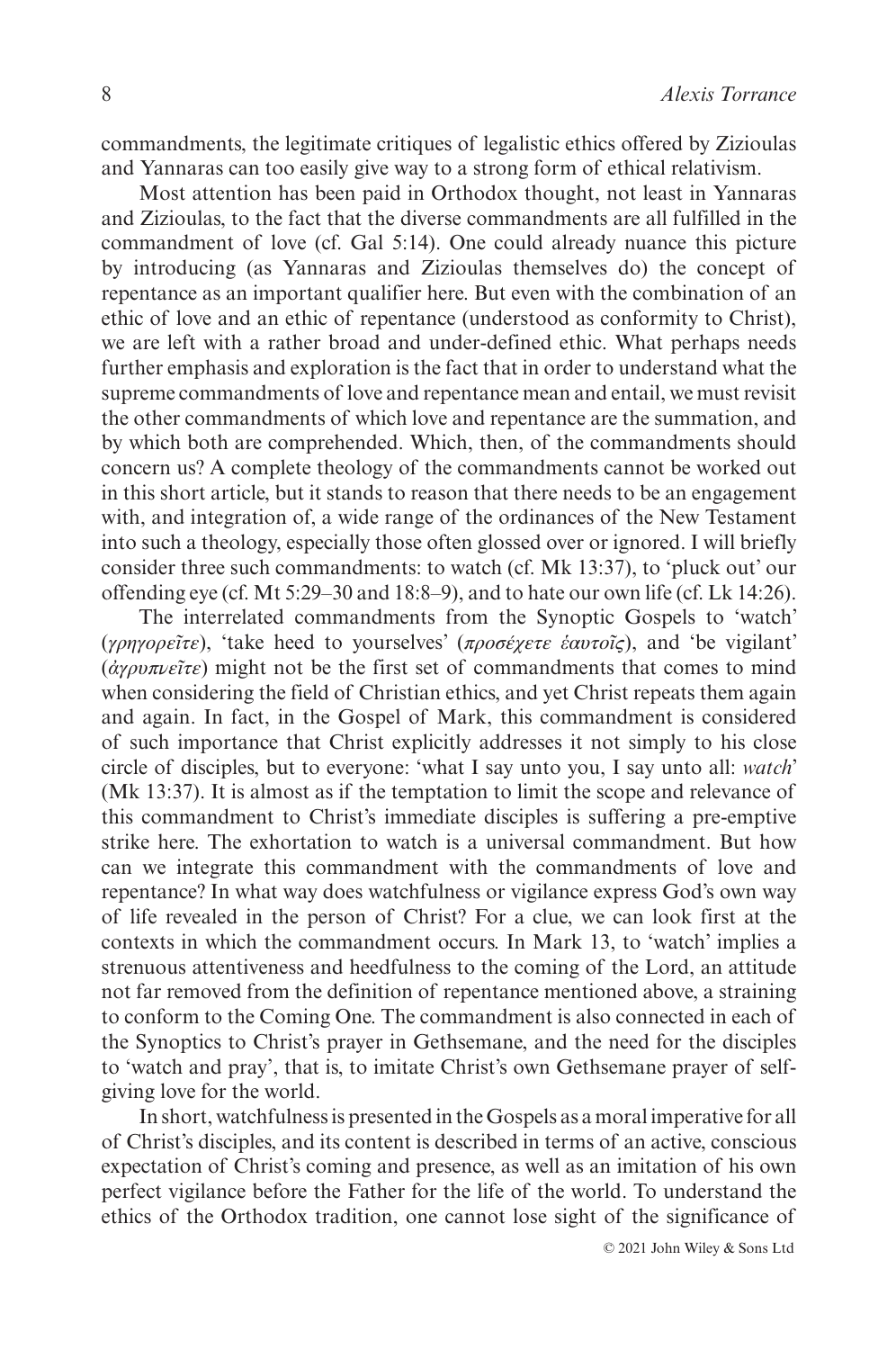this commandment, especially as it is captured in Orthodoxy's ascetic literature. A simple perusal of the *Philokalia*, a popular collection of Greek ascetic texts spanning over a millennium and first published at the end of the eighteenth century, reveals this significance without question. From Isaiah the Solitary's *On Guarding the Intellect* and Hesychios the Priest's *On Watchfulness and Holiness*, to Philotheos of Sinai's *Forty Texts on Watchfulness* and Nikephorus the Monk's *On Watchfulness and the Guarding of the Heart*, there is an unmistakable trend in Orthodox thought to make Christ's commandment to watch a pivotal one for the Christian life. Two citations will suffice to give a sense of the centrality of watchfulness for Orthodox ethics, the first from Isaiah the Solitary (fifth century):

Our teacher Jesus Christ, out of pity for mankind and knowing the utter mercilessness of the demons, severely commands us: 'Be ready at every hour, for you do not know when the thief will come; do not let him come and find you asleep' (cf. Matt. 24:42–43). He also says: 'Take heed, lest your hearts be overwhelmed with debauchery and drunkenness and the cares of this life, and the hour come upon you unawares' (cf. Luke 21:34). Stand guard, then, over your heart and keep a watch on your senses; and if the remembrance of God dwells peaceably within you, you will catch the thieves when they try to deprive you of it. When a man has an exact knowledge about the nature of thoughts, he recognizes those which are about to enter and defile him, troubling the intellect with distractions and making it lazy. Those who recognize these evil thoughts for what they are remain undisturbed and continue in prayer to God.<sup>22</sup>

Here we see Christ's commandment amplified in terms of the inner spiritual work incumbent on the Christian believer, and intimately connected with the life of prayer. In another text from the collection, Hesychios the Priest's *On Watchfulness and Holiness* (possibly seventh–ninth century), the comprehensiveness of the commandment to watch is put in no uncertain terms: 'Watchfulness is a way embracing every virtue, every commandment. It is the heart's stillness and, when free from mental images, it is the guarding of the intellect.'23 This sense that watchfulness ought to be fundamental to Christian ethics permeates Orthodox sources. The category of watchfulness, moreover, of 'taking heed' to every impulse of the mind and heart, of actively bringing each thought into captivity 'to the obedience of Christ' (cf. 2 Cor 10:5), is hard to fit neatly into the 'apophatic turn' in Orthodox morality described earlier. Watchfulness in Orthodoxy presupposes not only an ethical apophaticism, but a

<sup>22</sup> Isaiah the Solitary, *On Guarding the intellect* 12, translated by G.E.H. Palmer *et al*., *The Philokalia: The Complete Text. Volume 1* (London: Faber and Faber, 1983), p. 24.

<sup>23</sup> Hesychios the Priest, *On Watchfulness and Holiness* 3, translated in *The Philokalia. Volume 1*, p. 163.

<sup>© 2021</sup> John Wiley & Sons Ltd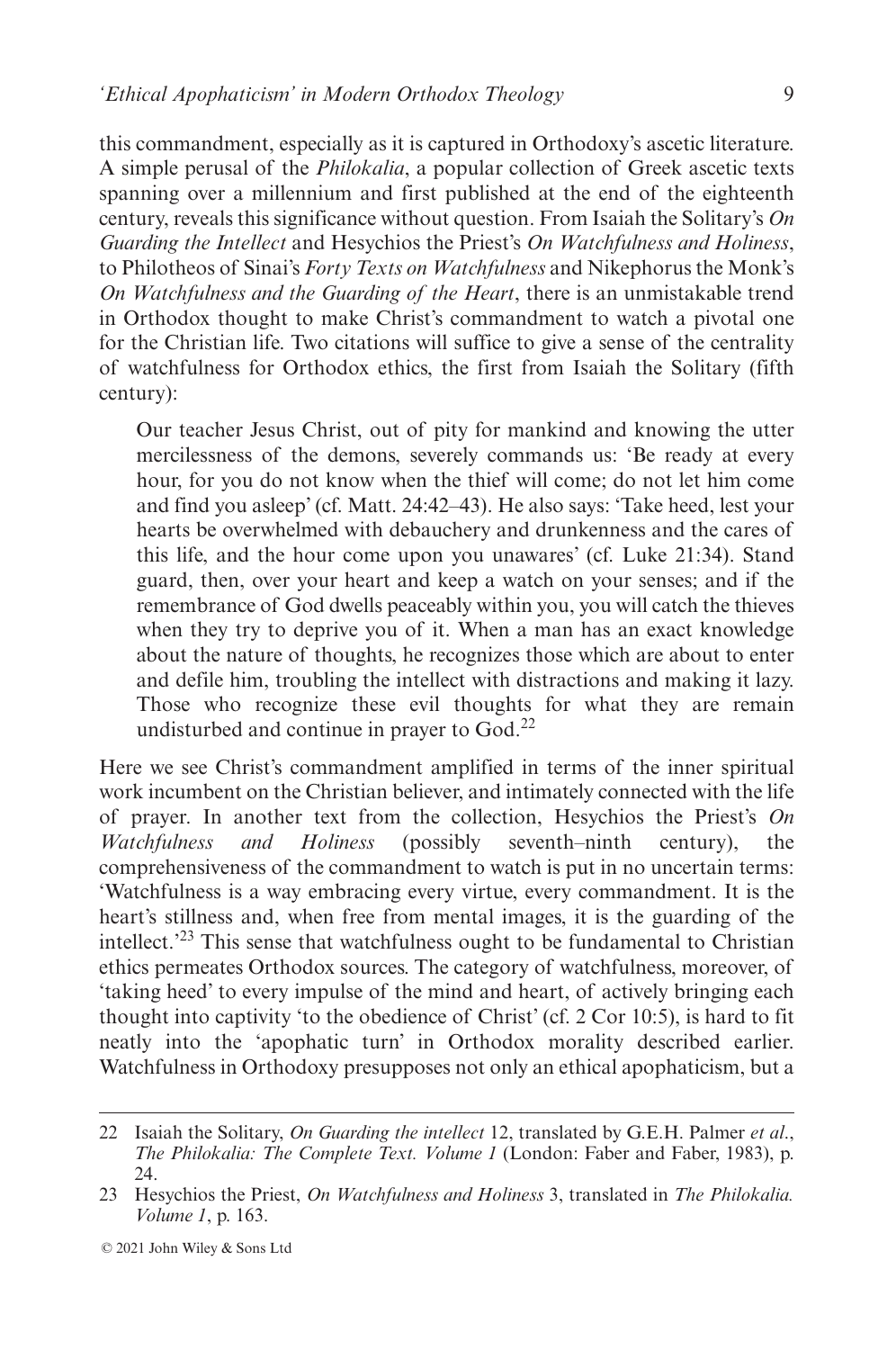positive, cataphatic endeavour to guard the human heart cleansed and healed by sacramental divine grace. As we see from the text of Isaiah the Solitary cited above, such jealous guarding of the heart as the chosen dwelling place of God is bound up with the task of prayer, and for the Orthodox ascetic tradition it involves firmly, even aggressively, refusing entry to any and every unclean thing within the chambers of the heart: 'for out of the heart proceed evil thoughts, murders, adulteries, fornications, thefts, false witness, blasphemies' (Mt 15:19). Realizing the centrality and power of the human heart for the moral life provides, as it were, the baseline for Christian ethics, not least in the Orthodox tradition, and so the ethical principle of inner watchfulness cannot but have a central place in its articulation.

Much more could be said about the commandment to watch, such as its applications to the guarding of the faith, or the church's earnest expectation of Christ's coming, but my purpose is not to exhaust the meaning of each commandment, but simply to offer a sketch of how ethical 'cataphaticism' is a viable and even necessary supplement to the notion of ethical apophaticism. I will thus mention two other commandments of Christ, both rather more alarming at first blush than the commandment to watch. The first is the twicerepeated commandment in Matthew to 'pluck out' our offending eye and 'cut off' our offending hand (Mt 5:29–30 and 18:8–9). Eyes are good. Hands are good. But Christ orders his disciples to cut off what is good when it causes offence. The 'offence' Christ has in mind might be expressed (to put it in terms akin to the broadly personalist ethical approach found in Zizioulas and Yannaras), as all things – even good things – which disrupt, hamper or hinder the believer's relationship with Christ. This qualification, *even good things*, is crucial and, I submit, much needed in contemporary ethical discourse.

There is a tendency in popular and even technical discussions of morality (especially, but not exclusively, of the virtue ethics variety) to put one's whole trust in the concepts of 'human flourishing' and 'the common good' as self-explanatory goals of ethical life. This Neo-Aristotelian shift in ethics, while intuitive and laudable in many respects, is not, of itself, an obviously Christian ethic, especially when it bumps up against the full range of Christ's commandments. We hear, for instance, in the commandment to cut off our offending hand and cast it away, that the things we might assume to be constitutive and integral to our human flourishing and the common good, say the development or cultivation of certain positive personal predispositions or even talents, could in some circumstances raise a stumbling-block to Christian life. In fact, there is a real danger that the terms 'human flourishing' and 'the common good' have begun to take on the status of a shibboleth in theological ethics that needs serious attention. This is not the place to address the issue at length, but it cannot be avoided when confronted with the ethical demands of the gospel. For Orthodoxy, ethical trust cannot be placed wholesale or even in the first instance in the concepts of human flourishing and the common good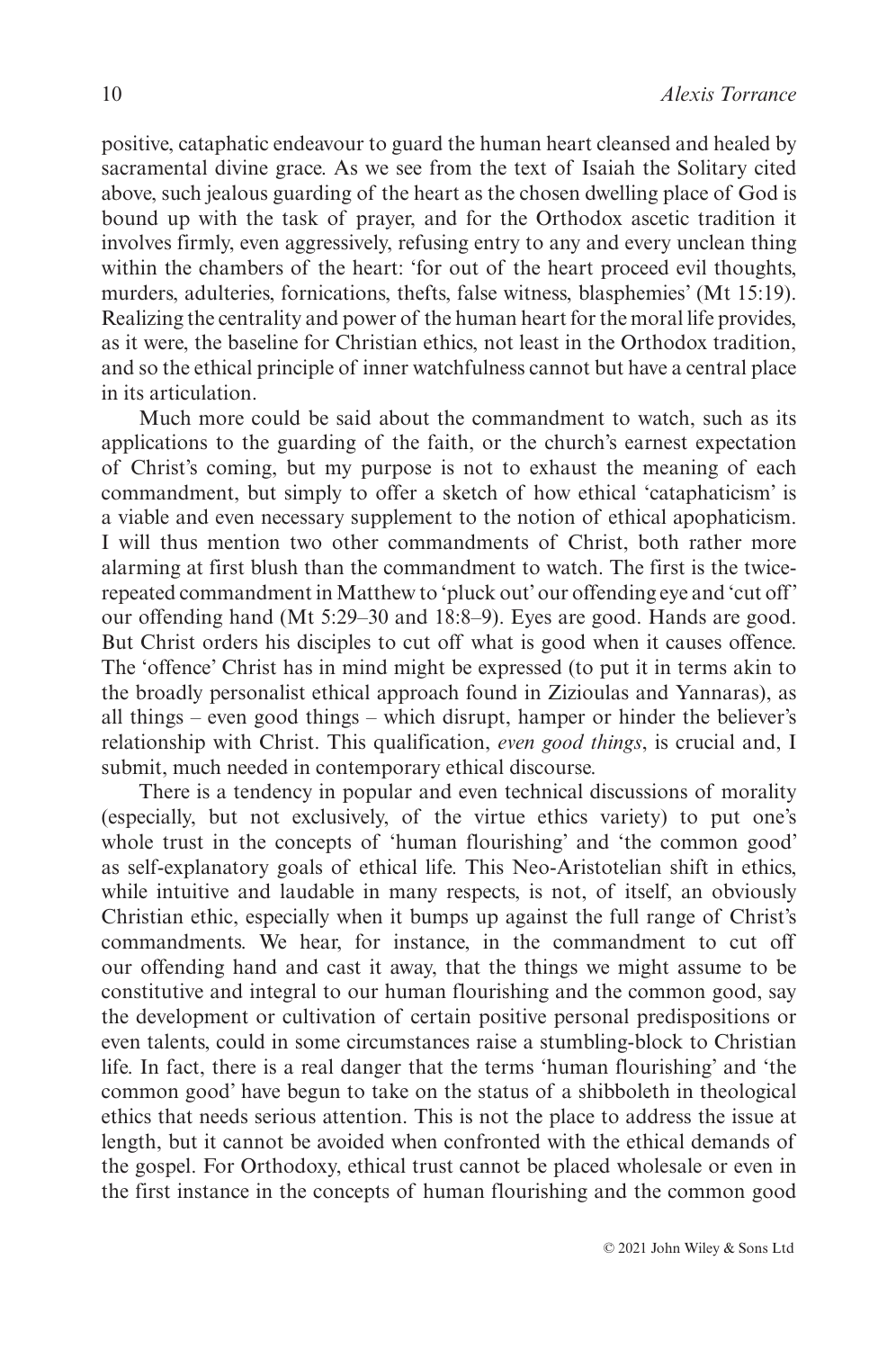(and on this point, Zizioulas' rejection of a 'social gospel' approach to ethics is noteworthy).

The foundation for Christian ethics is solely the person of Christ, through whom the true ethic or *ethos* of life is revealed, an *ethos* that embraces life and 'human flourishing' through the humiliation of the cross. Certainly, Orthodox theology can adopt a notion of 'human flourishing' into its ethic if what is meant by this is growth in likeness to the suffering and risen Christ, but it must be done with great caution. The transformative ethic of the New Testament must never be reconciled with human flourishing when this is understood as a simple ratification of social norms (whether these are branded 'progressive' or 'conservative'). The moral philosopher Alasdair MacIntyre can lament the 'paradox' that Jesus and Paul's ethical pronouncements do not translate into a viable social code, and he can, with sleight of hand, use this lament to set these ethical pronouncements aside as unrealistic and inapplicable to social life: 'we cannot . . . expect to find in what they say a basis for life in a continuing society'. Jesus, we are told, was in any case not concerned 'to expound a self-sufficient code'.24 This approach leads MacIntyre to conclude that Christianity requires a framework from without in order to make sense of its ethical muddle brought about by the delayed arrival of the kingdom of God, for which, of course, Aristotle proves the hero.<sup>25</sup> This is an alluring approach for many theologians (and it could in theory provide many resources for the kind of ethical cataphaticism under discussion), but its starting point is ultimately unacceptable from the perspective of Orthodoxy. It is a given for Orthodox theology that Jesus Christ both expounds and *is* the self-sufficient code of ethics for all of human life: the Lawgiver and the Law. To place the starting point or guiding principle elsewhere is to eliminate what is distinctively Christian about Christian ethics. Orthodox theology is not ashamed of Christ's commandments, even when they appear to conflict with the paradigm of human flourishing that seems to square so nicely with modern sensibilities. In fact, it is perhaps especially these commandments that need amplification and clarification in order to properly address the confusion around the unstable and fluctuating concept of human flourishing in Christian ethics. Orthodoxy has an abundance of resources to help in this matter, but it can only do so if its ethical approach is broadened to include its cataphatic tradition of ethical reflection alongside the apophatic one championed by Zizioulas and Yannaras.

One more hard saying of Christ is worth mentioning that both challenges any simplistic view of human flourishing and that articulates and hedges about the true meaning of the supreme commandment of love. This is a culminating commandment in Luke's Gospel, a commandment of self-denial, even

<sup>24</sup> A. MacIntyre, *A Short History of Ethics: A History of Moral Philosophy from the Homeric Age to the Twentieth Century* (Notre Dame, IN: University of Notre Dame Press, 1998), p. 115.

<sup>25</sup> See MacIntyre, *A Short History of Ethics*, pp. 110–20.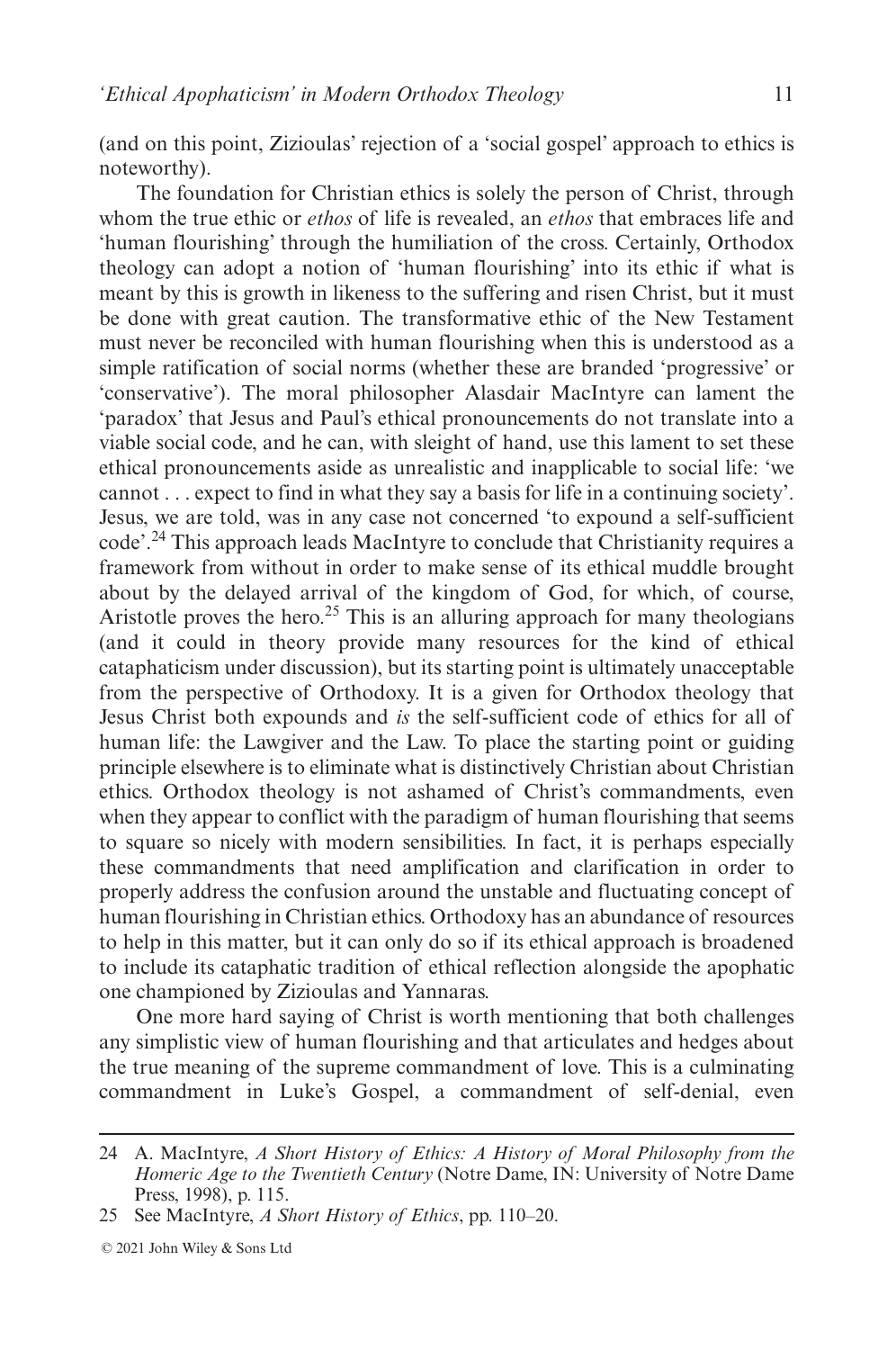self-hatred: 'If any man come to me, and hate not his father, and mother, and wife, and children, and brethren, and sisters, yea, and his own life also, he cannot be my disciple' (Lk 14:26). Zizioulas in fact briefly deals with this commandment in *Being as Communion*. For Zizioulas, the commandment that one must 'hate' one's relations in order to be Christ's disciple points to a certain opposition between the human being's 'biological hypostasis' and 'ecclesial hypostasis'. As he puts it, this commandment 'means that henceforth he can love not because the laws of biology oblige him to do so – something which inevitably colours the love of one's own relations – but *unconstrained* by the natural laws'.<sup>26</sup> The emphasis for Zizioulas is on loving non-relatives *more* than relatives as a sign of the transcendence of one's biological hypostasis. This interpretation certainly challenges a human flourishing approach to ethics, and it grapples head on with a difficult passage, but it likewise seems limited by Zizioulas' frame of reference that seemingly posits a necessary opposition between the biological and the ecclesial.

To go further, we can turn to another modern Orthodox theologian, Archimandrite Sophrony (Sakharov), for whom this verse is fundamental for understanding Orthodox ethics.<sup>27</sup> He is fond of relating Christ's two seemingly conflicting commandments of love and of hate, capturing the paradox with the phrase 'love – to the point of self-hatred'.<sup>28</sup> He explains the connection in a characteristically ascetic mode when he writes:

In order to be re-born in God it is necessary for us to feel appalled at ourselves as we are – to loathe the odious, ungodly passion of pride in us that drove us in disgrace from the Kingdom of the Father of lights. Salvation lies in Christ's commandment to love God and hate one's own life.<sup>29</sup>

The challenge of understanding love through the lens of self-hatred is understandably not a palatable one to most, but it is undeniably a necessary challenge for the Christian, not least the Orthodox, ethicist. Archimandrite Sophrony expounds his thinking on this further elsewhere:

The normal consequence of keeping the Lord's commandments is an extreme reduction of our self – a self-emptying. Without sincere recognition

<sup>26</sup> Zizioulas, *Being as Communion*, p. 57. His emphasis.

<sup>27</sup> On the thought of Archimandrite Sophrony, see N.V. Sakharov, *I Love Therefore I Am: The Theological Legacy of Archimandrite Sophrony* (Crestwood, NY: St Vladimir's Seminary Press, 2002). I have discussed this aspect of his thought in a little more detail in Alexis Torrance, 'Christ's Commandment of Hatred (Lk 14:26) in the Theology of Archimandrite Sophrony (Sakharov)', *Journal of the Orthodox Center for the Advancement of Biblical Studies* 5 (2012), pp. 1–6.

<sup>28</sup> This is the title of the eleventh chapter of Archimandrite Sophrony, *We Shall See Him as He Is* (Tolleshunt Knights: Patriarchal Stavropegic Monastery of Saint John the Baptist, 2002), pp. 141–9.

<sup>29</sup> Archimandrite Sophrony, *On Prayer* (Tolleshunt Knights: Patriarchal Stavropegic Monastery of Saint John the Baptist, 1998), p. 53.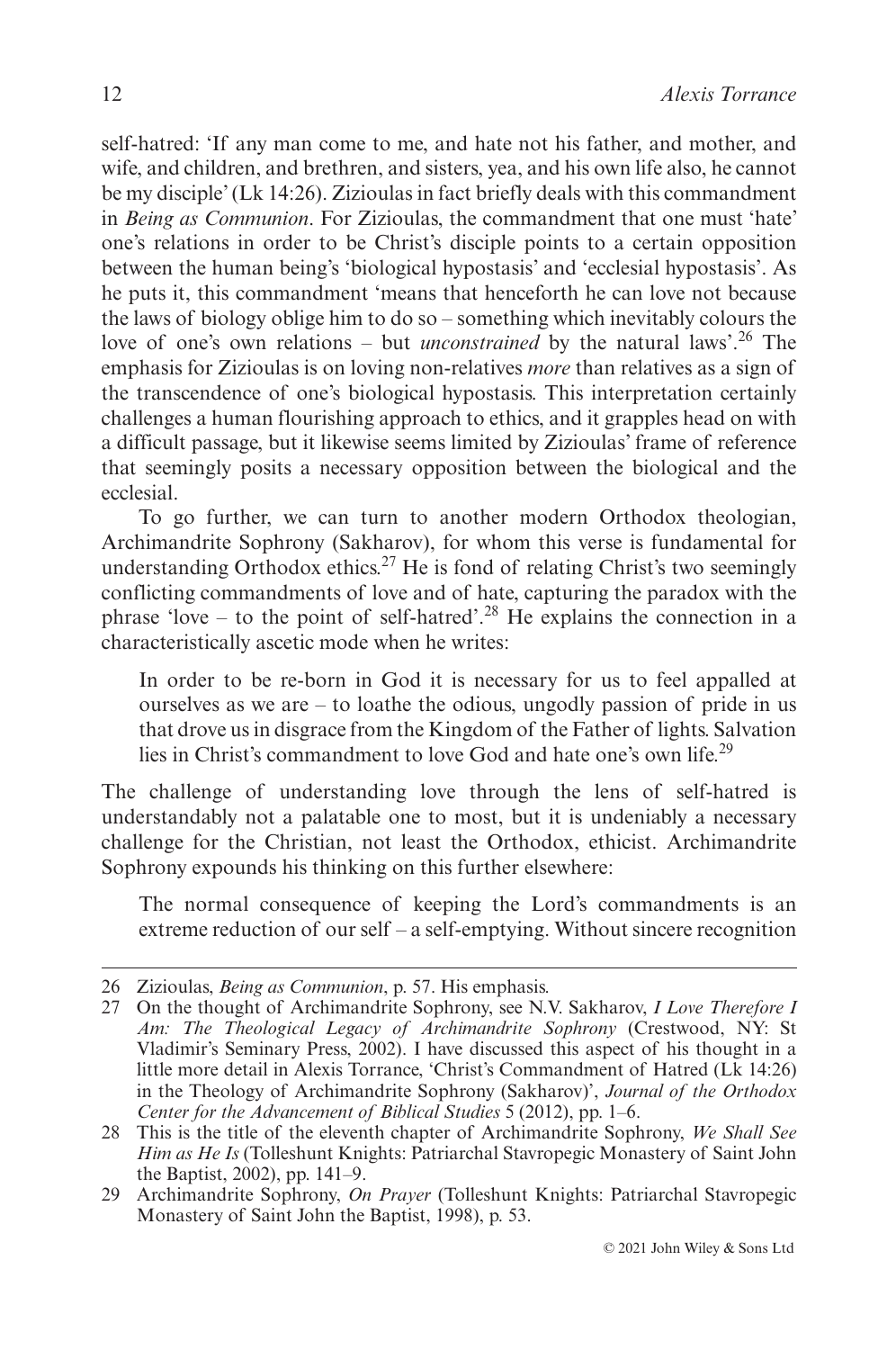that we are indeed devils incarnate in our fall, we shall never arrive at fullness of repentance. Through total repentance we break loose from the deadly embrace of selfish individualism and begin to contemplate the divine universality of Christ, Who 'loved us unto the end'. When we hate ourselves for the evil that lives in us, then it is that the boundless horizons of the love commanded of us are revealed.30

For Archimandrite Sophrony, the commandment of hate finds its meaning in the commandment of love, without which it would make no sense. This is not all that far removed from Zizioulas' approach mentioned above, but the difference lies in the absence of the frame of reference that in Zizioulas measures the keeping of this commandment on the basis of one's love for non-relatives vis-àvis one's love for relatives. This does not interest Archimandrite Sophrony, since the chief point of reference in the commandment of hate is, as he reads it, 'selfhatred' ('his own life also') before the presence of Christ, which in turn makes hatred of father, mother and so on, not about despising individual relatives, but about making Christ and his demands the only law of existence, even at the expense of familial relationships. Once this is done through the path of 'total repentance', the infinite horizons of divine love are opened up to the Christian soul, wherein all relatives, friends and enemies are embraced with the same ardour and compassion.

#### **Conclusion**

To watch, to cut off in some cases even what appears to be good, and to deny oneself to the point of self-hatred, are some of the building blocks taken from Christ's commandments to be used in the enterprise of elaborating an Orthodox cataphatic ethic that, I argue, is sorely needed. What is not needed is the awkward and even dangerous appropriation of ethical mores and 'commandments' from the world that have no discernible connection to, or basis in, the explicit commandments of Christ. Thus when society proposes an ethic of love that is grounded in ideals of impatience, self-justification, self-assertion and selfpity, we have to ask: where is the evangelical commandment to be impatient? Where are the commandments to assert ourselves, to justify ourselves, or to pity ourselves? Where in the Orthodox tradition are these manifested as ways of love? If we do not make such positive, cataphatic distinctions – thereby trying the spirits – Orthodox ethics will remain hopelessly confused.

Already from what we have observed in looking at a number of often overlooked commandments of Christ (and how they relate to the overarching commandments of love and repentance), we can begin to see the importance of paying closer attention to their breadth and depth. Doing so provides a critical vantage point vis-à-vis the ethics and virtues of this world, because it

<sup>30</sup> Sophrony, *We Shall See Him as He Is*, p. 145.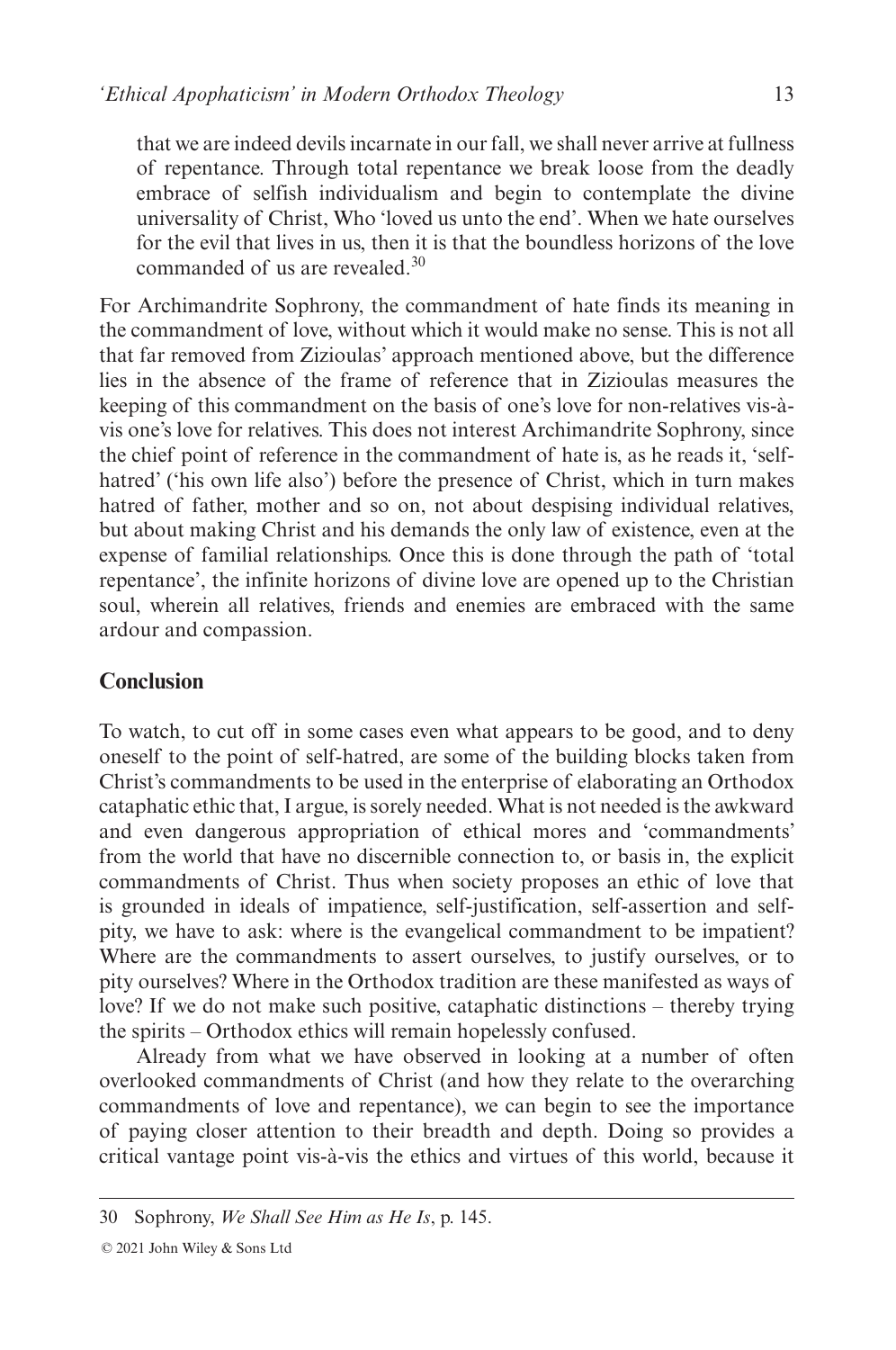demonstrates that even when using the very same terminology, the conceptual underpinnings uniting the ethos of Christ and the ethos of the world are at best analogous to one another, and at worst inimical and contradictory. In the case of the concept of love, an obvious analogous relationship is that of marriage and family life, used constantly as an image or analogy for divine love throughout Scripture and tradition. But the realities of divine love and familial love are in fact not the same, even if the former is supposed to infuse the latter. It is possible for familial love to shut out divine love –'I have married a wife, and therefore I cannot come' (Lk 14:20) – and for divine love to overpower familial love. Christians have a clear mandate as to which kind of love they should prioritize. As for an inimical or contradictory relationship, where 'the friendship of the world is enmity with God' (Jas 4:4), take the insidious example of so-called mercy killings, tied to the widespread legalization of euthanasia in Western society in the name of mercy, compassion and 'love'. Such alleged love, as a manifestation of despair, has no place in an Orthodox Christian ethic.

This is simply one illustrative example to indicate the importance of going beyond the theme of ethical apophaticism if we are to address the real possibility of widespread moral confusion that cannot discern the ethic of Christ from the ethic of the world, and that even begins, in the ominous warning of Isaiah, to call evil good and good evil, setting darkness for light, and light for darkness (cf. Isa 5:20). Having said this, are we not in danger of tumbling once again into a puritanical moralism, the kind that Yannaras, Zizioulas and many others have done so much to warn us against? Certainly, if we treated the commandments as an impersonal and abstract code of conduct, this danger would be virtually unavoidable. Yet when we recover – building on the personalist insights of Zizioulas and Yannaras – the nature and meaning of the commandments as utterly dependent upon, and manifestations of, *the person of Christ*, the danger of legalism starts to dissipate. For if we understand the commandments as the personal summons to Christ as well as the revelation of how Christ himself is, we know that they can only be pursued and kept by receiving the life of Christ through the action of grace. To keep the commandments is to have 'not I, but Christ living in me' (Gal 2:20). The keeping of the commandments is not a simple matter of the tenacity and grit of the human will against the odds: it is the gift of the Holy Spirit, who unites himself to the struggling sinner, rendering the latter's meagre and corruptible ethical efforts fruitful, incorruptible and deiform.

One example will suffice for our purposes as we draw to a close, taken from John Chrysostom. He is a particularly good choice as many modern scholars tend to dismiss the great Chrysostom as precisely the kind of 'moralist' worth transcending on the issue of ethics.<sup>31</sup> Such a labelling of Chrysostom is, in the opinion of this author, nothing short of unsophisticated calumny, but it would

<sup>31</sup> So, for instance, I.R. Torrance, '"God the Physician": Ecclesiology, Sin, and Forgiveness in the Preaching of St. John Chrysostom', *Greek Orthodox Theological Review* 44 (1999), pp. 163–76.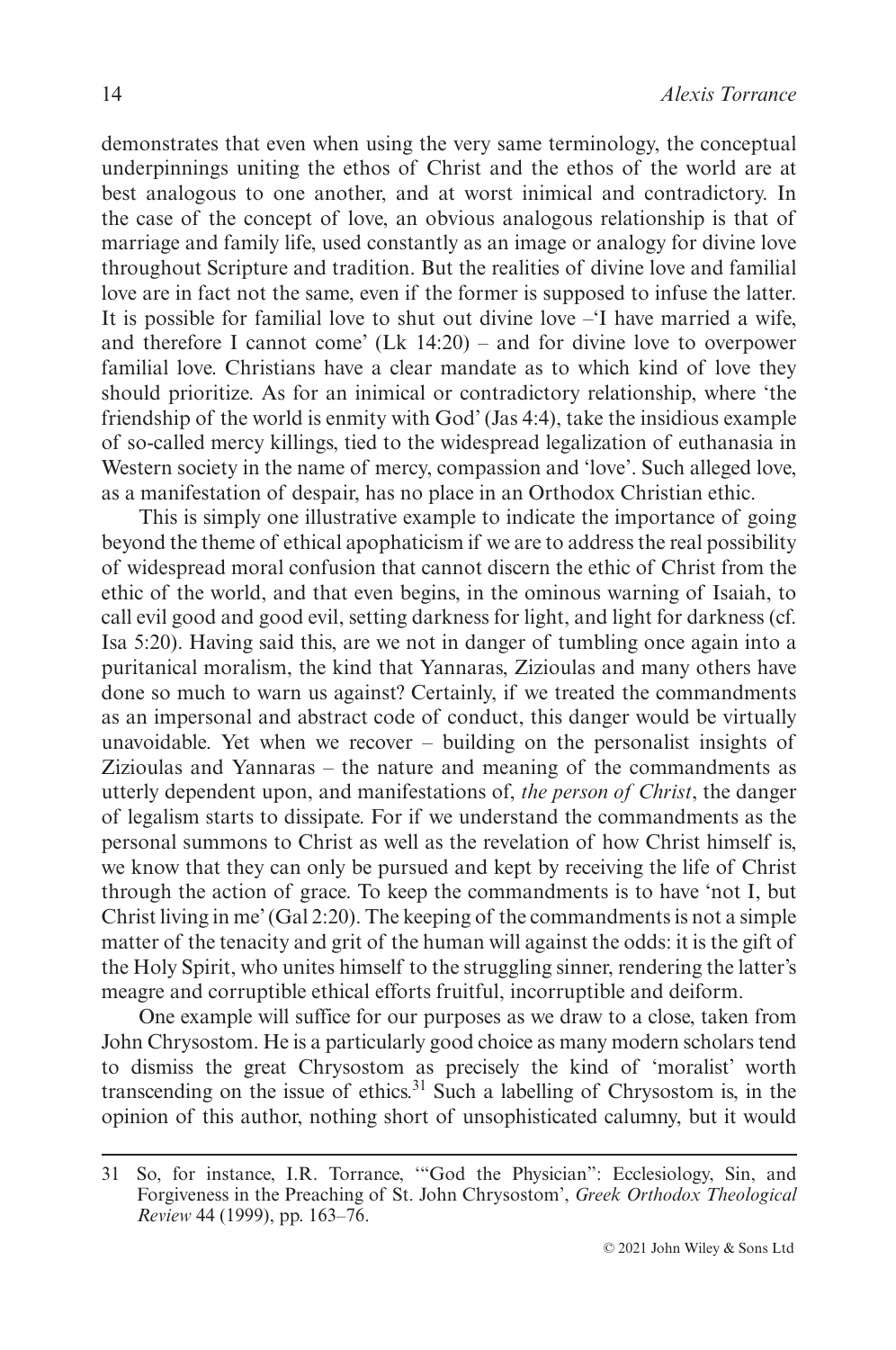take a different article to make this case. The following passage, however, at least shows some of Chrysostom's true and shining colours. In his exegesis of the Beatitudes, when he comes to 'Blessed are the merciful, for they shall obtain mercy' (Mt 5:7), he deals with the apparent straightforwardly transactional nature of the commandment (you show some mercy, you get some mercy), and he says:

The reward seems to be an equal exchange, but it is in fact much greater than the good deed. For while we ourselves are showing mercy as human beings, we are receiving mercy from the God of all. Human mercy and God's mercy are not the same thing: as far distant as wickedness is from goodness, so far is the one removed from the other.<sup>32</sup>

We can extend Chrysostom's logic to all the virtues: human virtue and divine virtue are not the same thing. $33$  The commandments of Christ are not about developing, improving or strengthening our natural moral standing, nor do they have anything to do with promoting an aesthetic of respectability. They are about inheriting divine virtue, which is none other than supernatural and uncreated life, something that can (and we are promised will) engender all manner of 'natural' moral problems, from family division to the hatred of all nations. This does not mean, however, that there can be no *relationship* between our striving for virtue, our struggle to keep the commandments, and the reality of divine and intrinsically unattainable virtue that these commandments point to. The age-old rhetorical question put by Paul, 'shall we continue in sin, that grace may abound?' (Rom 6:1), should always be given the same response in Orthodoxy: 'God forbid!' For while it is true that the keeping of the commandments is ultimately a work of grace, it is also true that God is not mocked: he tries the hearts, seeking out the soul that seeks him, that cries out with Psalmist in however faltering yet sincere a manner: 'Blessed art thou O Lord, *teach me thy statutes*!' (Ps 118/119:12).<sup>34</sup>

To be taught God's statutes, his commandments, is to commune with him. There is no need, in other words, to pit the theology of personhood and communion against the domain of ethics and morality in Orthodoxy as is so often done. Ontology and ethics are meant for one another.35 If we can reattach

<sup>32</sup> John Chrysostom, *Homilies on Matthew* 15.4 (PG 57:227).

<sup>33</sup> This principle also, incidentally, lies at the heart of much of Gregory Palamas' polemic against Barlaam in the early stages of the fourteenth-century Hesychast Controversy, on which see Torrance, *Human Perfection in Byzantine Theology*, pp. 169–79.

<sup>34</sup> On the issue of faith, works, and synergy, the comments of Vladimir Lossky are still helpful: V. Lossky, *The Mystical Theology of the Eastern Church* (London: James Clarke, 1957), pp. 196–9.

<sup>35</sup> For an impressive retrieval of Maximus the Confessor on this matter, in conversation with Kantian and post-Kantian ethical theory, see R.D. Harper, *The Analogy of Love: St Maximus the Confessor and the Foundations of Ethics* (Crestwood, NY: St Vladimir's Seminary Press, 2019).